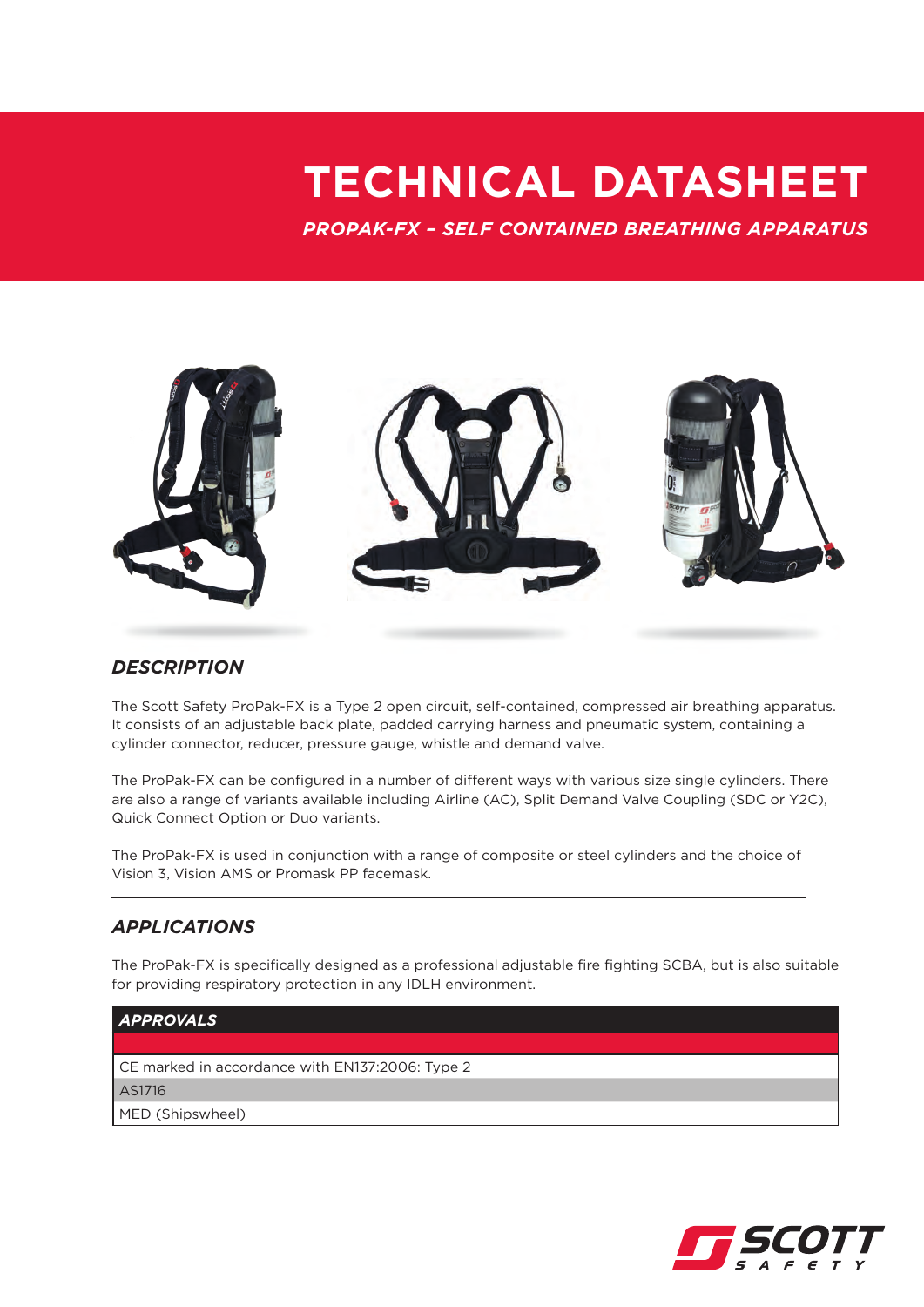# **TECHNICAL DATASHEET**

### *MATERIALS*

| Pressure Reducing Valve        | <b>Nickel Plated Brass</b>                                                                             |
|--------------------------------|--------------------------------------------------------------------------------------------------------|
| Rust Tube (Cyls)               | <b>Brass</b>                                                                                           |
| <b>Reducing Valve Seat</b>     | Polyamide (Nylon)                                                                                      |
| O-Rings                        | Nitrile, Silicone, EPDM                                                                                |
| <b>Reducing Valve Springs</b>  | Stainless Steel                                                                                        |
| <b>HP Pressure Gauge</b>       | Stainless Steel, Polycarbonate Lens                                                                    |
| <b>HP Pressure Gauge Cover</b> | Neoprene                                                                                               |
| MP Air Supply Hose Fittings    | <b>Nickel Plated Brass</b>                                                                             |
| Facemask                       | Neoprene, Silicone or Procomp                                                                          |
| Facemask Visor                 | Polycarbonate                                                                                          |
| MP Air Supply Hose             | EPDM Cover, fabric braid reinforcement, EPDM liner                                                     |
| <b>HP Air Hose</b>             | PTCFE liner, stainless steel braiding, Estane sleeve                                                   |
| <b>Valve Handwheel</b>         | Glass filled Polyamide/ TPE                                                                            |
| <b>Harness</b>                 | Kevlar and Pyrogard blend webbing with FR Proban<br>covered flame retardant foam.<br>Reflective thread |
| Backplate                      | Glass & Nylon filled carbon composite                                                                  |
| Backpad                        | Flame retardant cross linked polyolefin closed cell<br>foam covered in a Proban fabric                 |
| <b>Cylinder Band</b>           | Kevlar and Pyrogard blend webbing, Reflective<br>thread                                                |
| <b>Strap Buckles</b>           | Glass filled polyamide                                                                                 |
| Cylinder                       | Steel or Composite                                                                                     |
| Cylinder Valve                 | <b>Nickel Plated Brass</b>                                                                             |
| <b>Demand Valve Casing</b>     | <b>Glass filled Polyamide</b>                                                                          |

## *MAINTENANCE/CLEANING/SERVICING*

N.B. - Cleaning should only be carried out as specified in the user instructions. Maintenance and servicing must only be performed by trained personnel following the procedures in the Service and Maintenance manual.